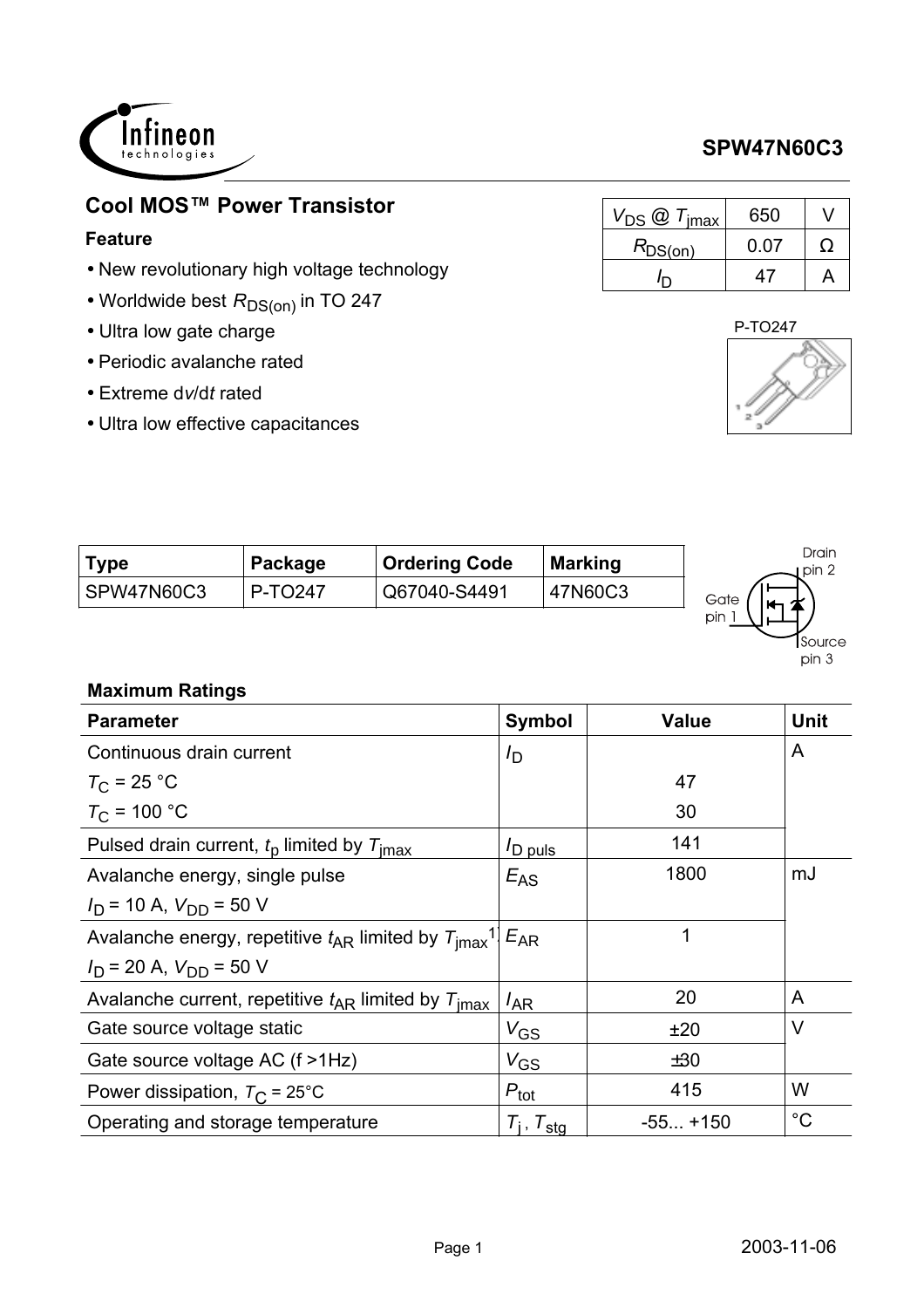

#### **Maximum Ratings**

| <b>Parameter</b>                               | <b>Symbol</b> | <b>Value</b> | <b>Unit</b> |
|------------------------------------------------|---------------|--------------|-------------|
| Drain Source voltage slope                     | dv/dt         | 50           | V/ns        |
| $V_{DS}$ = 480 V, $I_D$ = 47 A, $T_i$ = 125 °C |               |              |             |

#### **Thermal Characteristics**

| <b>Parameter</b>                               | Symbol     | <b>Values</b> |                          |      | Unit        |
|------------------------------------------------|------------|---------------|--------------------------|------|-------------|
|                                                |            | min.          | typ.                     | max. |             |
| Thermal resistance, junction - case            | $R_{thJC}$ |               | $\overline{\phantom{0}}$ | 0.3  | K/W         |
| Thermal resistance, junction - ambient, leaded | $R_{thJA}$ |               |                          | 62   |             |
| Soldering temperature,                         | sold       |               |                          | 260  | $^{\circ}C$ |
| 1.6 mm (0.063 in.) from case for 10s           |            |               |                          |      |             |

### **Electrical Characteristics,** at *T*j=25°C unless otherwise specified

| <b>Parameter</b>                 | <b>Symbol</b>              | <b>Conditions</b>                                       | <b>Values</b> |      |      | <b>Unit</b> |
|----------------------------------|----------------------------|---------------------------------------------------------|---------------|------|------|-------------|
|                                  |                            |                                                         | min.          | typ. | max. |             |
| Drain-source breakdown voltage   |                            | $V_{\rm (BR)DSS}$ $V_{\rm GS}$ =0V, $I_{\rm D}$ =0.25mA | 600           |      |      | $\vee$      |
| Drain-Source avalanche           | $V_{(\text{BR})\text{DS}}$ | $ V_{GS}$ =0V, $I_{D}$ =20A                             |               | 700  |      |             |
| breakdown voltage                |                            |                                                         |               |      |      |             |
| Gate threshold voltage           | $V_{GS(th)}$               | $V_D$ =2700µA, $V_{GS} = V_{DS}$                        | 2.1           | 3    | 3.9  |             |
| Zero gate voltage drain current  | $I_{\text{DSS}}$           | $V_{DS} = 600V$ , $V_{GS} = 0V$ ,                       |               |      |      | μA          |
|                                  |                            | $T_i = 25^\circ \text{C}$ ,                             |               | 0.5  | 25   |             |
|                                  |                            | $T_i = 150$ °C                                          |               |      | 250  |             |
| Gate-source leakage current      | $I_{GSS}$                  | $V_{GS}$ =30V, $V_{DS}$ =0V                             |               |      | 100  | nA          |
| Drain-source on-state resistance | $R_{DS(on)}$               | $V_{GS}$ =10V, $I_{D}$ =30A,                            |               |      |      | $\Omega$    |
|                                  |                            | $T_i = 25$ °C                                           |               | 0.06 | 0.07 |             |
|                                  |                            | $T_i = 150$ °C                                          |               | 0.16 |      |             |
| Gate input resistance            | $R_{\rm G}$                | $f=1$ MHz, open Drain                                   |               | 0.62 |      |             |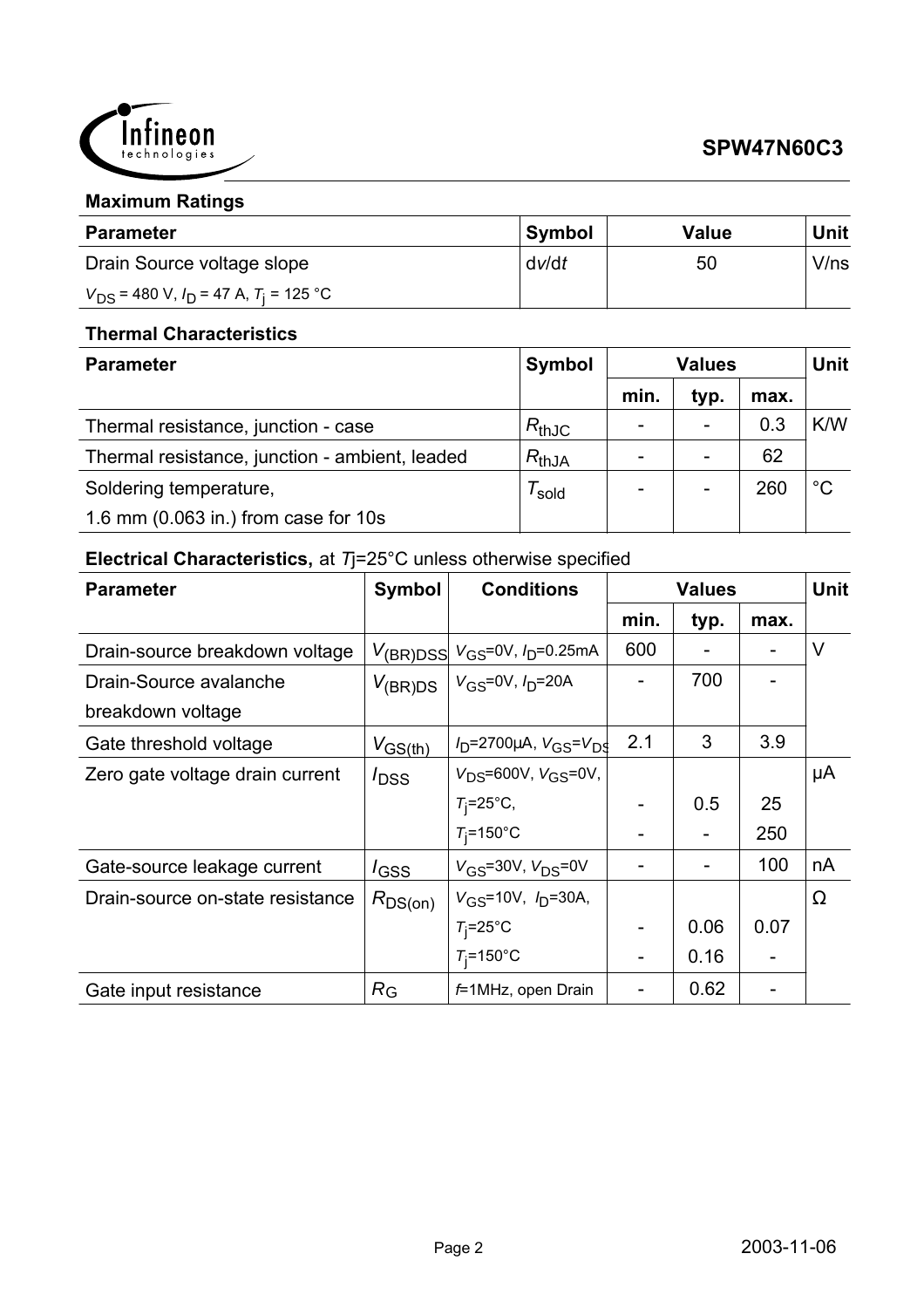

| <b>Parameter</b>                                      | Symbol             | <b>Conditions</b>                                    | <b>Values</b> |      |                 | <b>Unit</b> |
|-------------------------------------------------------|--------------------|------------------------------------------------------|---------------|------|-----------------|-------------|
|                                                       |                    |                                                      | min.          | typ. | max.            |             |
| Transconductance                                      | $g_{\mathsf{fs}}$  | $V_{DS} \geq 2^{*}I_{D} * R_{DS(on)max}$<br>$ID=30A$ |               | 40   |                 | S           |
| Input capacitance                                     | $C_{\text{iss}}$   | $V_{GS} = 0V$ , $V_{DS} = 25V$ ,                     |               | 6800 |                 | pF          |
| Output capacitance                                    | $C_{\rm{oss}}$     | $f=1$ MHz                                            |               | 2200 |                 |             |
| Reverse transfer capacitance                          | C <sub>rss</sub>   |                                                      |               | 145  |                 |             |
| Effective output capacitance, $2$ )<br>energy related | $C_{O(\text{er})}$ | $V_{GS} = 0V$ ,<br>$V_{DS} = 0V$ to 480V             |               | 193  |                 | pF          |
| Effective output capacitance, 3)<br>time related      | $C_{O(tr)}$        |                                                      |               | 412  |                 |             |
| Turn-on delay time                                    | $t_{d(on)}$        | $V_{DD} = 380V$ , $V_{GS} = 0/13V$ ,                 |               | 18   |                 | ns          |
| Rise time                                             | $t_{\sf r}$        | $I_D$ =47A, $R_G$ =1.8 $\Omega$ ,                    |               | 27   |                 |             |
| Turn-off delay time                                   | $t_{d(Off)}$       | $T_{i} = 125$                                        |               | 111  | 165             |             |
| <b>Fall time</b>                                      | tf                 |                                                      |               | 8    | 12 <sup>2</sup> |             |

#### **Electrical Characteristics** at  $T_i = 25 \degree C$ , unless otherwise specified

#### **Gate Charge Characteristics**

| Gate to source charge | $Q_{\text{gs}}$           | $V_{DD} = 350V, I_D = 47A$                                          | 24  |     | nС |
|-----------------------|---------------------------|---------------------------------------------------------------------|-----|-----|----|
| Gate to drain charge  | $Q_{\text{gd}}$           |                                                                     | 121 |     |    |
| Gate charge total     | $\mathsf{Q}_{\mathsf{q}}$ | $V_{DD}$ =350V, $I_D$ =47A,                                         | 252 | 320 |    |
|                       |                           | $V_{\rm GS} = 0$ to 10V                                             |     |     |    |
| Gate plateau voltage  |                           | $V_{\text{(plateau)}}$   $V_{\text{DD}}$ =350V, $I_{\text{D}}$ =47A | 5.5 |     |    |

1Repetitve avalanche causes additional power losses that can be calculated as  $P_{AV} = E_{AR} * f$ .

 ${}^2C_{O(er)}$  is a fixed capacitance that gives the same stored energy as  $C_{\rm oss}$  while  $V_{DS}$  is rising from 0 to 80%  $V_{DSS}$ .

 ${}^3C_{O(tr)}$  is a fixed capacitance that gives the same charging time as  $C_{0ss}$  while  $V_{DS}$  is rising from 0 to 80%  $V_{DSS}$ .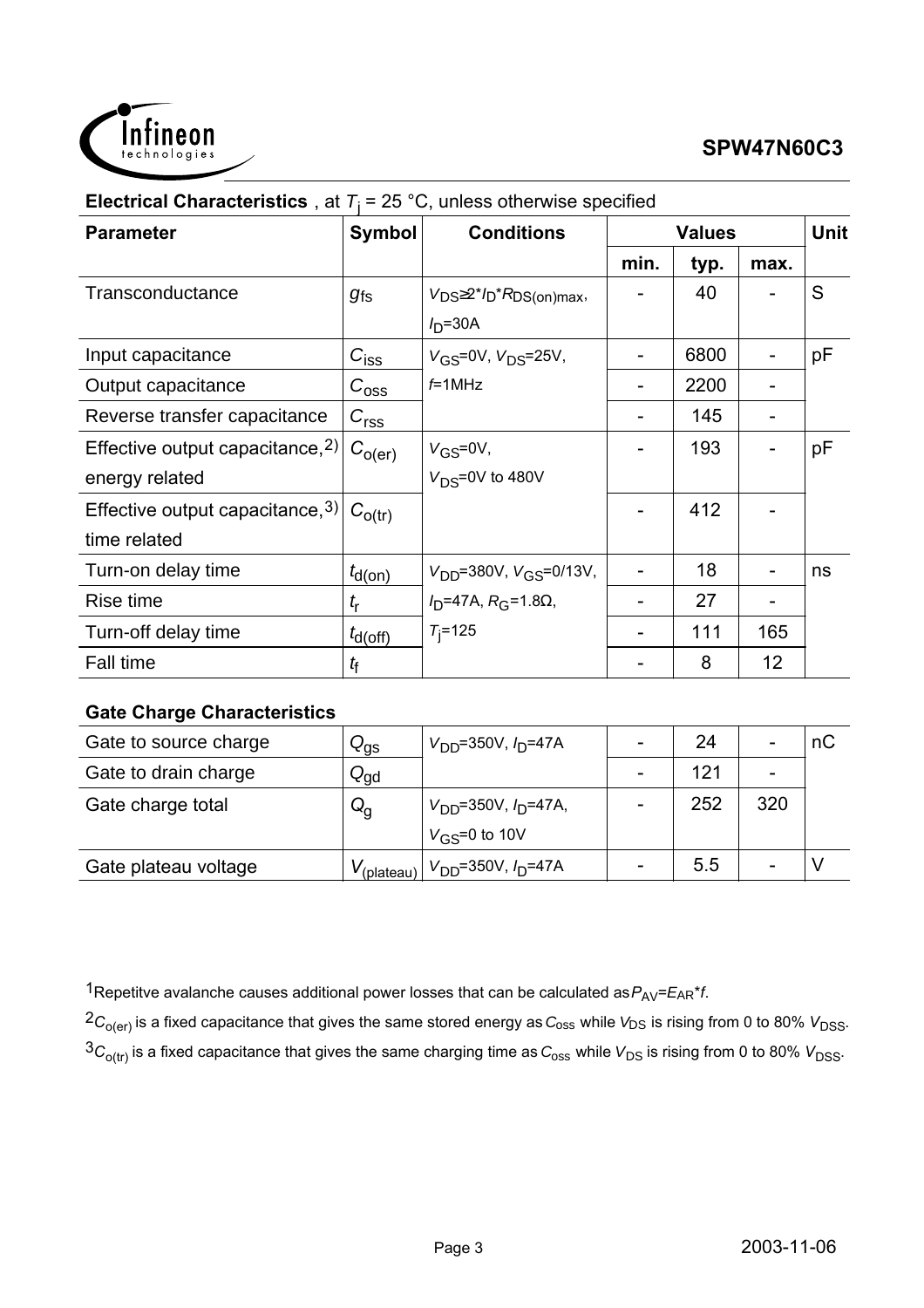

|                               |                   | $\sim$ $\sim$ , annous other mod opounds. |      |               |      |             |
|-------------------------------|-------------------|-------------------------------------------|------|---------------|------|-------------|
| <b>Parameter</b>              | <b>Symbol</b>     | <b>Conditions</b>                         |      | <b>Values</b> |      | <b>Unit</b> |
|                               |                   |                                           | min. | typ.          | max. |             |
| Inverse diode continuous      | $I_{\rm S}$       | $T_{\rm C}$ =25°C                         |      |               | 47   | A           |
| forward current               |                   |                                           |      |               |      |             |
| Inverse diode direct current, | /sм               |                                           |      |               | 141  |             |
| pulsed                        |                   |                                           |      |               |      |             |
| Inverse diode forward voltage | $V_{\mathrm{SD}}$ | $V_{GS} = 0V, I_F = I_S$                  |      |               | 1.2  | V           |
| Reverse recovery time         | $t_{\rm rr}$      | $V_R$ =350V, $I_F = I_S$ ,                |      | 580           |      | ns          |
| Reverse recovery charge       | $Q_{rr}$          | $di_F/dt = 100A/\mu s$                    |      | 23            |      | $\mu$ C     |
| Peak reverse recovery current | $I_{\text{rrm}}$  |                                           |      | 73            |      | A           |
| Peak rate of fall of reverse  | $di_{rr}/dt$      |                                           |      | 900           |      | $A/\mu s$   |
| recovery current              |                   |                                           |      |               |      |             |

#### **Electrical Characteristics**, at  $T<sub>j</sub> = 25 °C$ , unless otherwise specified

### **Typical Transient Thermal Characteristics**

| <b>Symbol</b>      | <b>Value</b> | <b>Unit</b> | <b>Symbol</b> | <b>Value</b>        | <b>Unit</b> |
|--------------------|--------------|-------------|---------------|---------------------|-------------|
|                    | typ.         |             |               | typ.                |             |
| Thermal resistance |              |             |               | Thermal capacitance |             |
| $R_{th1}$          | 0.002689     | K/W         | $C_{th1}$     | 0.001081            | Ws/K        |
| $R_{th2}$          | 0.005407     |             | $C_{th2}$     | 0.004021            |             |
| $R_{th3}$          | 0.011        |             | $C_{th3}$     | 0.005415            |             |
| $R_{th4}$          | 0.054        |             | $C_{th4}$     | 0.014               |             |
| $R_{th5}$          | 0.071        |             | $C_{th5}$     | 0.025               |             |
| $R_{th6}$          | 0.036        |             | $C_{th6}$     | 0.158               |             |

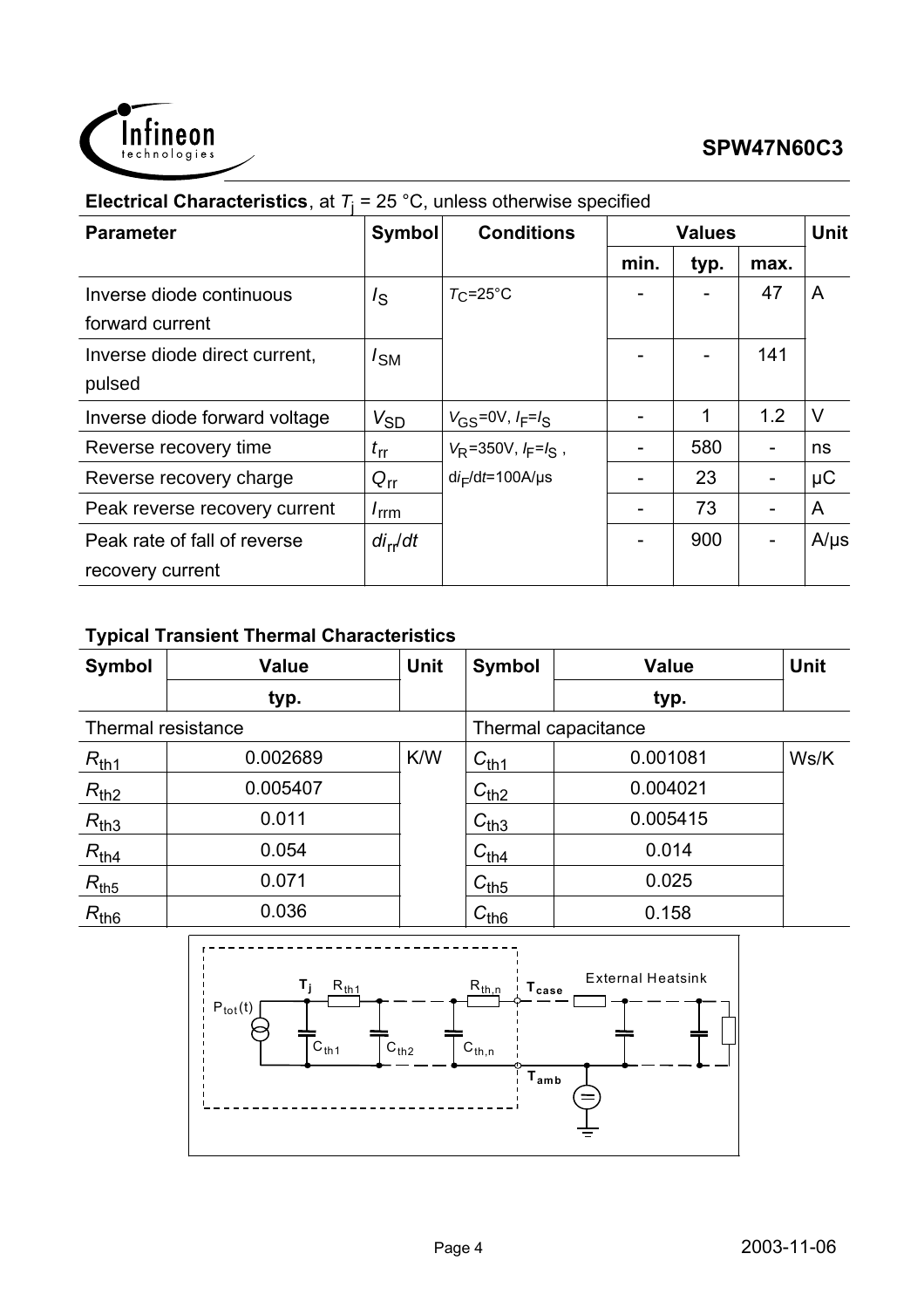

#### **1 Power dissipation**

 $P_{\text{tot}} = f(T_C)$ 



#### **3 Transient thermal impedance**

 $Z_{thJC} = f(t_p)$ 





#### **2 Safe operating area**

 $I_D = f(V_{DS})$ parameter :  $D = 0$ ,  $T_C = 25^{\circ}$ C



#### **4 Typ. output characteristic**

*I*<sub>D</sub> = *f* (*V*<sub>DS</sub>); *T*<sub>j</sub>=25°C parameter:  $t_p$  = 10 µs,  $V_{GS}$ 

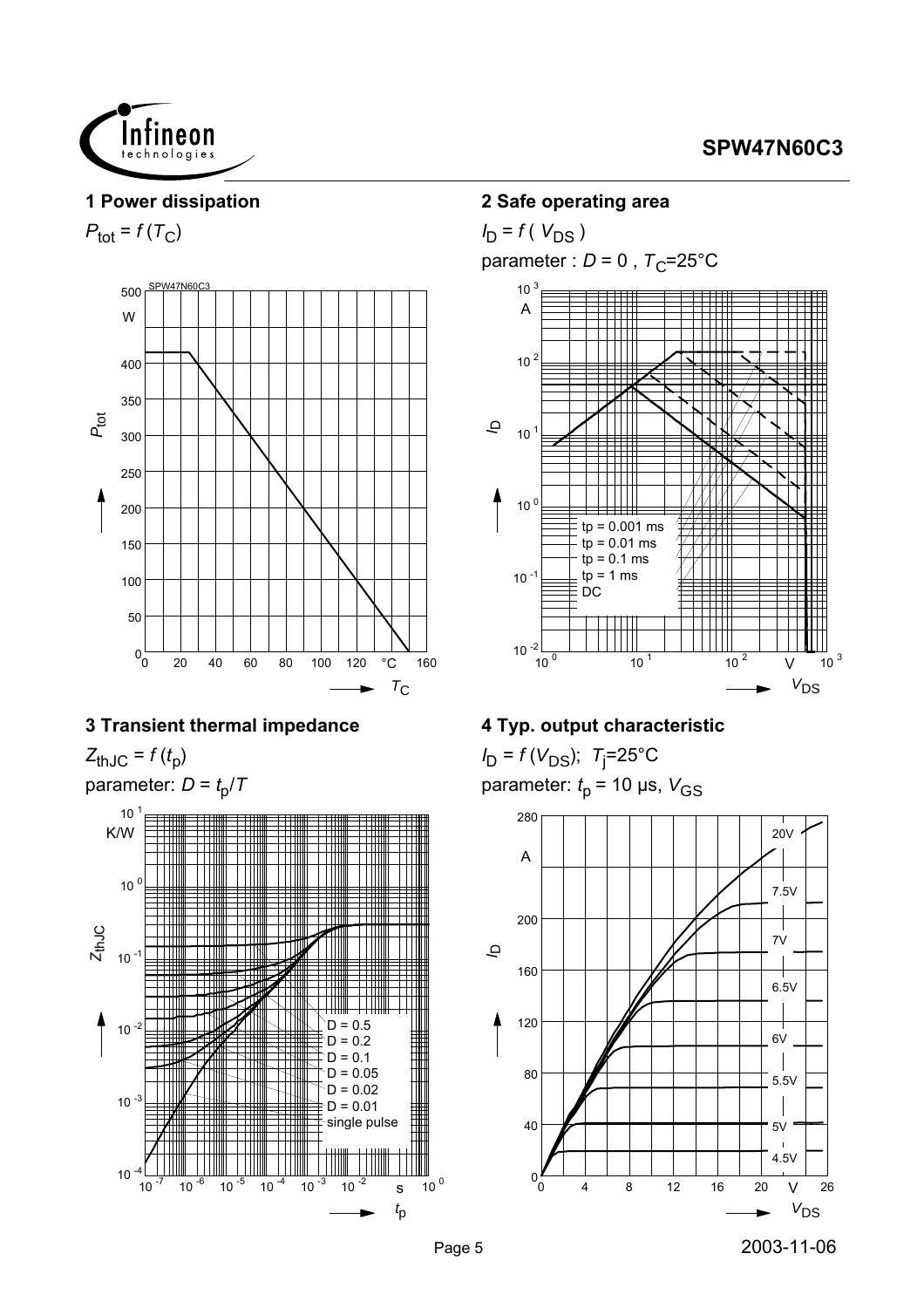



#### **5 Typ. output characteristic**

*I*<sub>D</sub> = *f* (*V*<sub>DS</sub>); *T*<sub>j</sub>=150°C parameter:  $t_p$  = 10 µs,  $V_{GS}$ 



#### **7 Drain-source on-state resistance**

 $R_{DS(on)}$  =  $f(T_j)$ 

parameter : *I*<sub>D</sub> = 47 A, *V*<sub>GS</sub> = 10 V



#### **6 Typ. drain-source on resistance**

 $R_{DS(on)}=f(I_D)$ parameter: *T*<sub>j</sub>=150°C, V<sub>GS</sub>



#### **8 Typ. transfer characteristics**

 $I_D = f(V_{GS})$ ;  $V_{DS} \geq 2 \times I_D \times R_{DS(on)max}$ parameter:  $t_p$  = 10  $\mu$ s

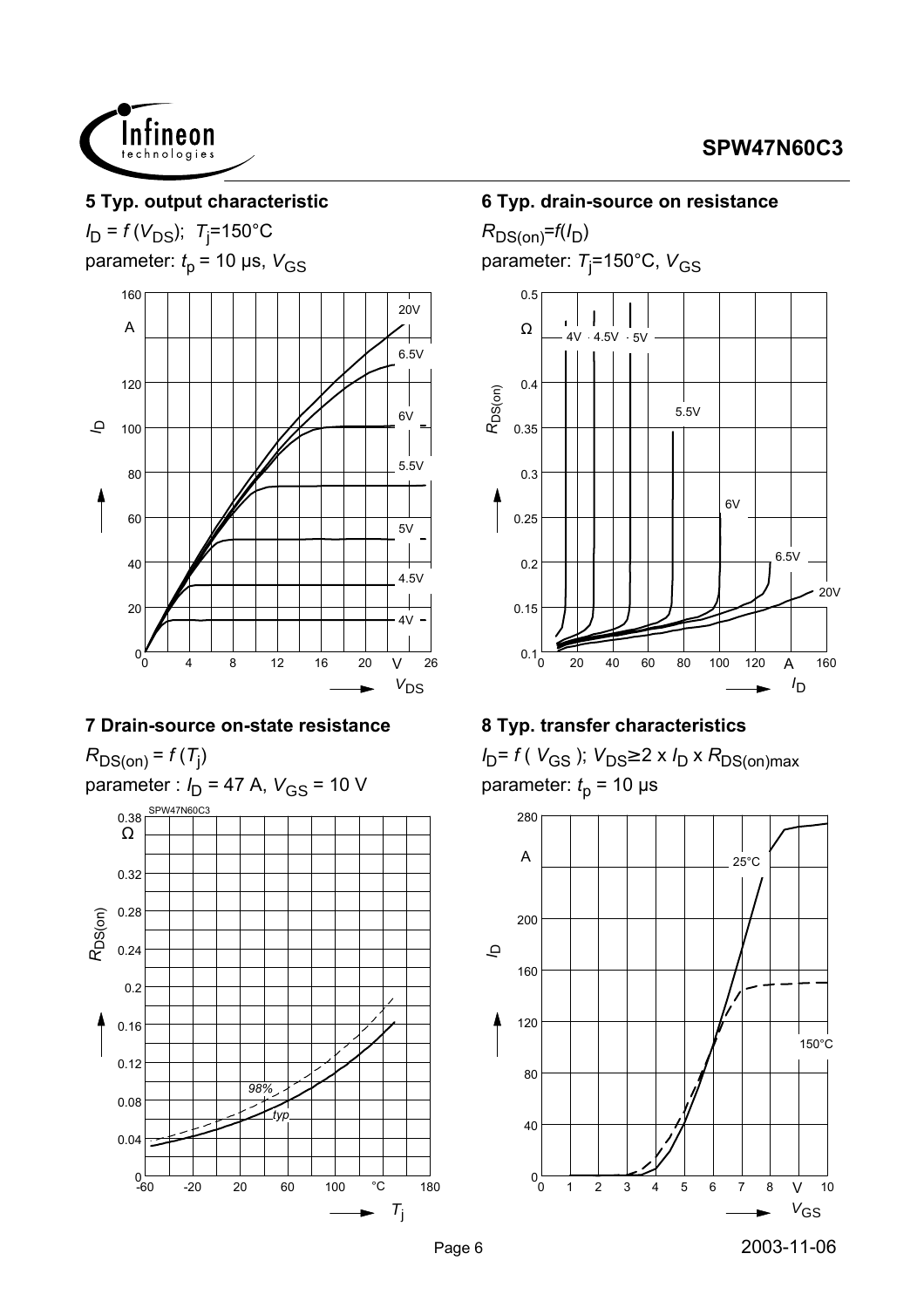

#### **9 Typ. gate charge**

 $V_{GS} = f (Q_{Gate})$ 

parameter:  $I_D$  = 47 A pulsed



#### **11 Typ. drain current slope**

d*i*/d*t* = f(*R*<sub>G</sub>), inductive load, *T*<sub>j</sub> = 125°C par.: V<sub>DS</sub>=380V, V<sub>GS</sub>=0/+13V, I<sub>D</sub>=47A



#### **10 Forward characteristics of body diode**

 $I_F = f(V_{SD})$ parameter: *T*j , tp = 10 µs 0 0.4 0.8 1.2 1.6 2 2.4 V 3  $V_{SD}$  $\frac{10}{0}$  $10$  $10<sup>2</sup>$ 10 A SPW47N60C3 ىلى<br>ا *T*j  $= 25 °C$  typ *T*j = 25 °C (98%) *T*j  $= 150 °C$  typ *T*j = 150 °C (98%)

#### **12 Typ. switching time**

 $t$  = *f* ( $R_{\rm G}$ ), inductive load,  $\rm \tau_j$ =125°C par.:  $V_{DS}$ =380V,  $V_{GS}$ =0/+13V,  $I_D$ =47 A

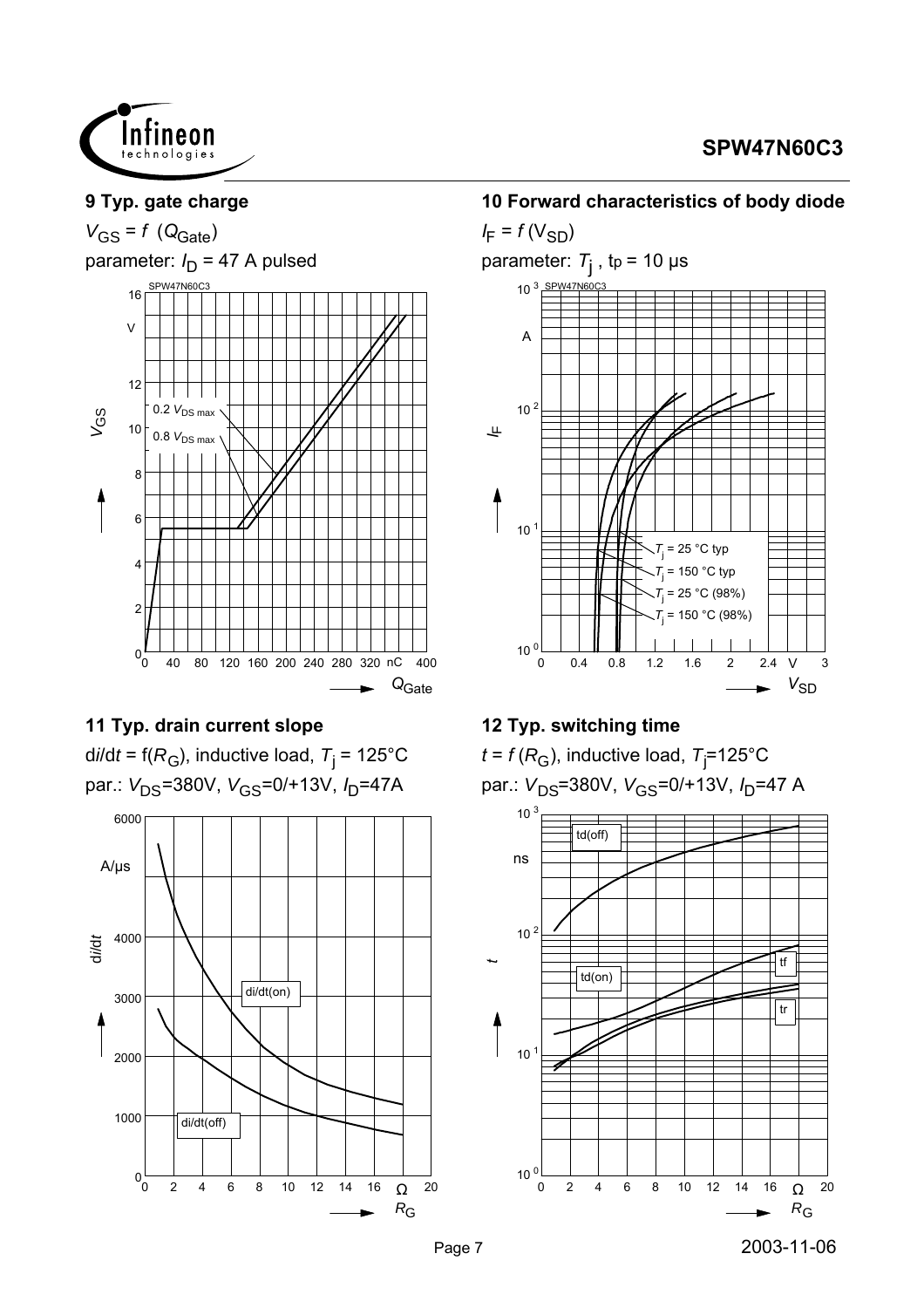



#### **15 Typ. switching losses**

 $E$  = *f* (/<sub>D</sub>), inductive load,  $T_{\rm j}$ =125°C par.:  $V_{DS}$ =380V,  $V_{GS}$ =0/+13V,  $R_G$ =1.8Ω



# **14 Typ. drain source voltage slope** d*v*/d*t* = f(*R*<sub>G</sub>), inductive load, *T*<sub>j</sub> = 125°C

par.:  $V_{DS}$ =380V,  $V_{GS}$ =0/+13V,  $I_{D}$ =47A



### **16 Typ. switching losses**

 $\mathsf E$  = *f*(R<sub>G</sub>), inductive load, T<sub>j</sub>=125°C par.: V<sub>DS</sub>=380V, V<sub>GS</sub>=0/+13V, I<sub>D</sub>=47A

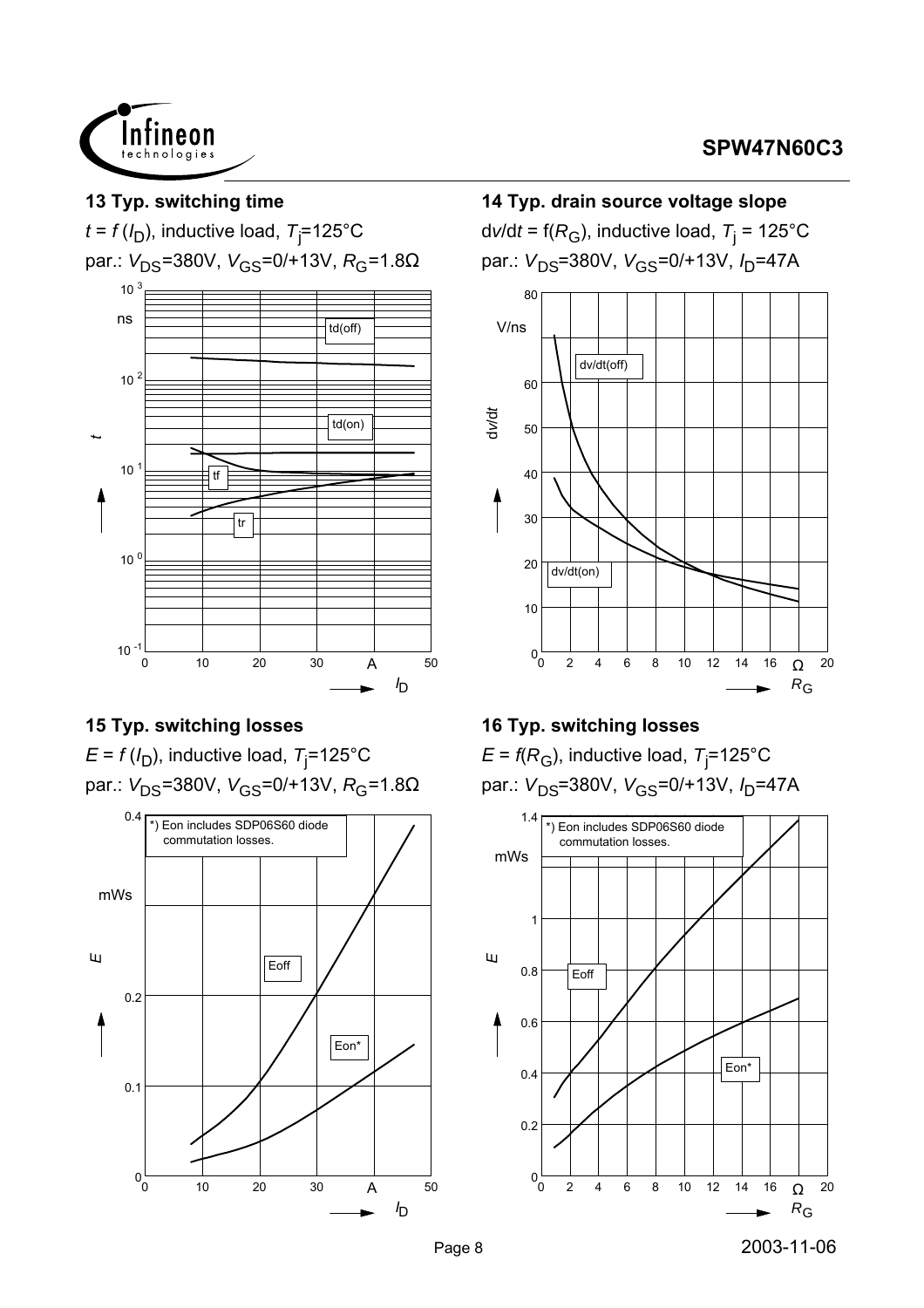

#### **17 Avalanche SOA**





# **19 Drain-source breakdown voltage**

 $V_{(BR)DSS} = f(T_j)$ 



#### **18 Avalanche energy**

 $E_{AS}$  =  $f(T_j)$ par.:  $I_D$  = 10 A,  $V_{DD}$  = 50 V 1800



#### **20 Avalanche power losses**

 $P_{AR} = f(f)$ parameter:  $E_{AR}$ =1mJ

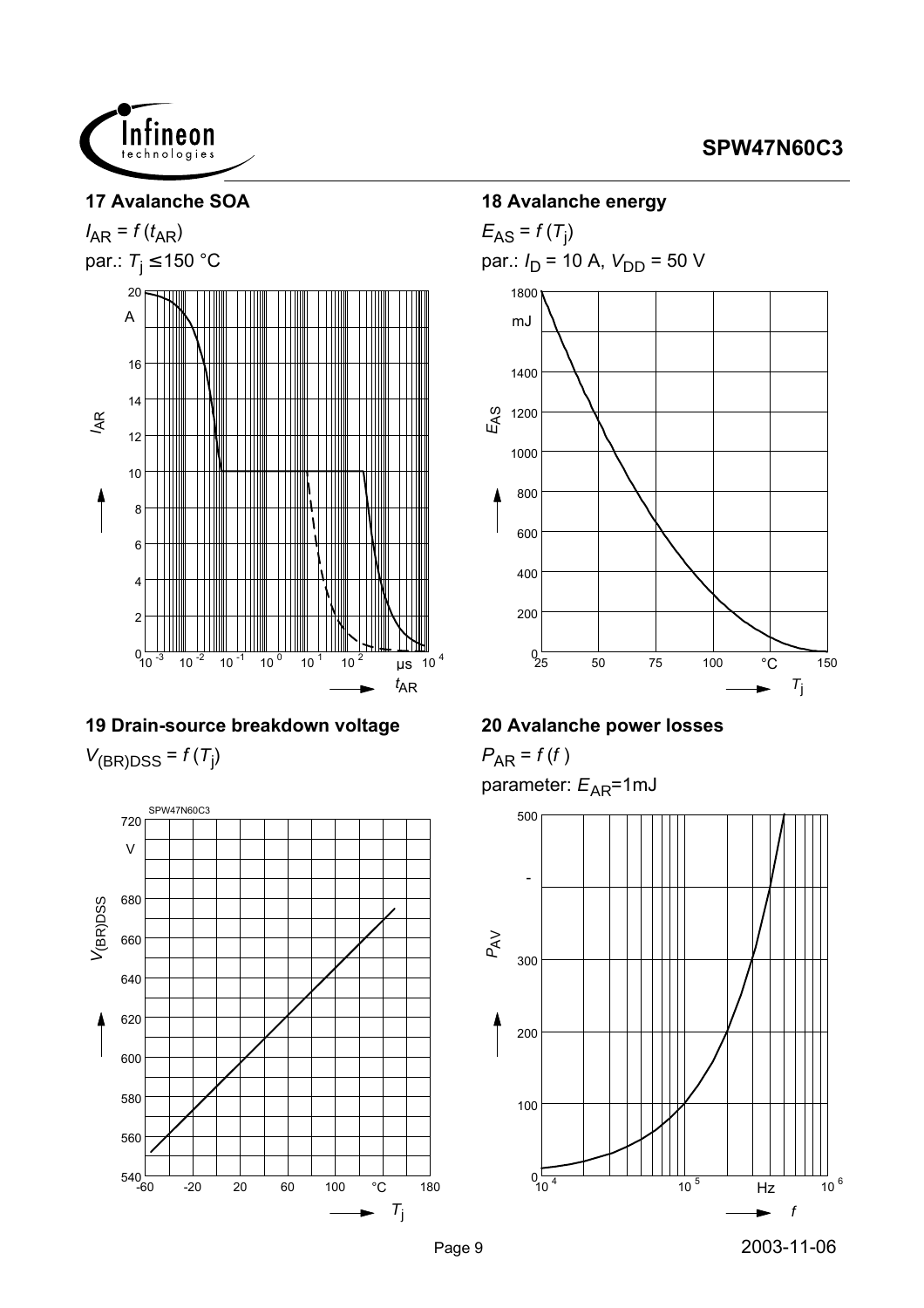

#### **21 Typ. capacitances**

 $C = f(V_{DS})$ 

parameter:  $V_{\text{GS}}$ =0V,  $f$ =1 MHz



### **23 Typ. gate threshold voltage**

 $V_{GS(th)} = f(T_{j})$ parameter: *V<sub>GS</sub>* = *V<sub>DS</sub>* ; *I<sub>D</sub>* = 2.7 mA



### 22 Typ.  $C_{\text{OSS}}$  stored energy

 $E_{\rm oss}$ = $f(V_{\rm DS})$ 

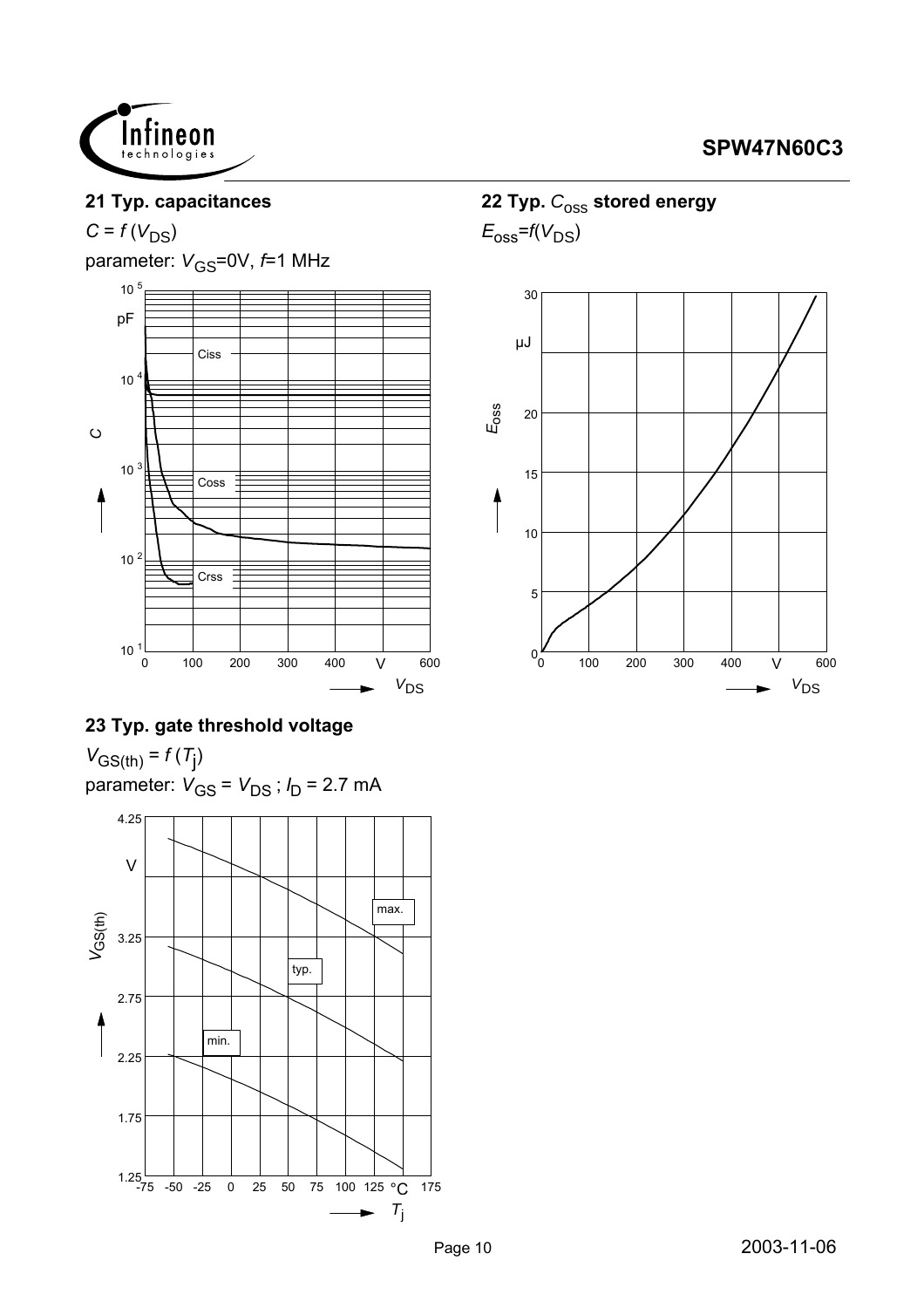

Definition of diodes switching characteristics

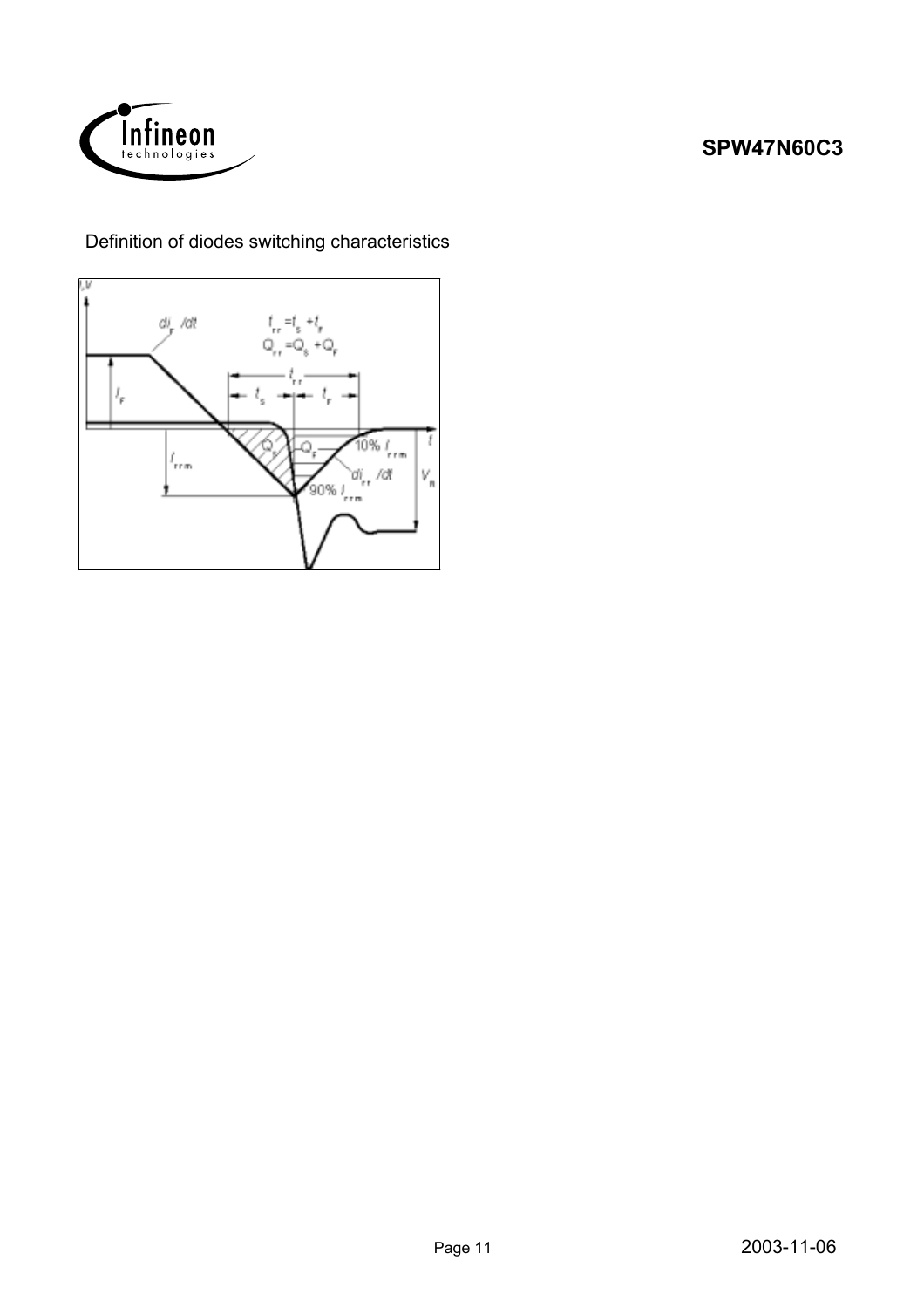

P-TO-247-3-1



General tolerance unless otherwise specified: Leadframe parts: ±0.05 Package parts: ±0.12